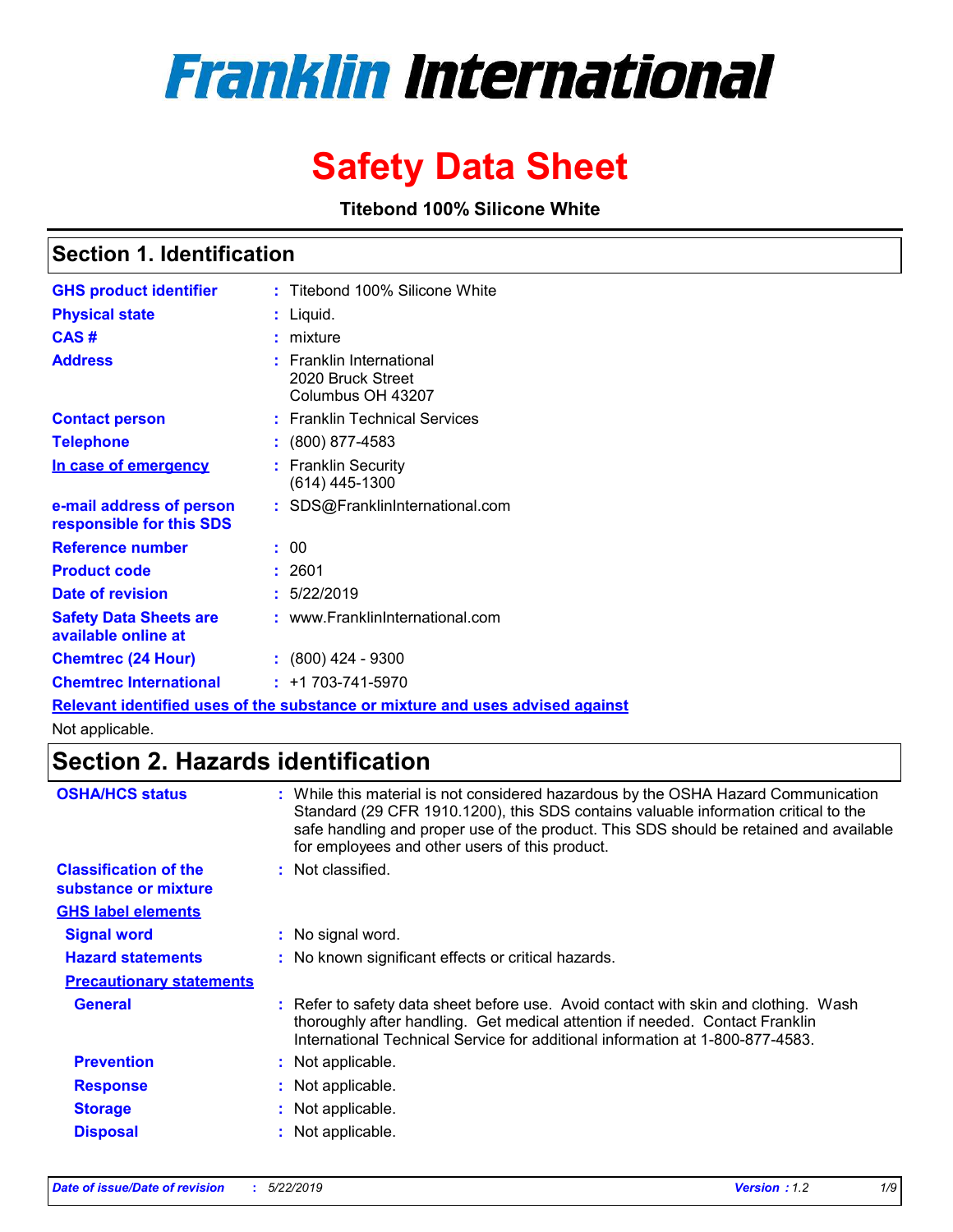# **Section 2. Hazards identification**

**Hazards not otherwise classified**

**:** Product generates acetic acid during cure.

# **Section 3. Composition/information on ingredients**

### **Substance/mixture :** Mixture

Any concentration shown as a range is to protect confidentiality or is due to batch variation.

**There are no ingredients present which, within the current knowledge of the supplier and in the concentrations applicable, are classified as hazardous to health or the environment and hence require reporting in this section. Occupational exposure limits, if available, are listed in Section 8.**

# **Section 4. First aid measures**

#### **Description of necessary first aid measures**

| <b>Eye contact</b>                                 | : Immediately flush eyes with plenty of water, occasionally lifting the upper and lower<br>eyelids. Check for and remove any contact lenses. Get medical attention if irritation<br>occurs.                                                                                                                                                    |
|----------------------------------------------------|------------------------------------------------------------------------------------------------------------------------------------------------------------------------------------------------------------------------------------------------------------------------------------------------------------------------------------------------|
| <b>Inhalation</b>                                  | : Remove victim to fresh air and keep at rest in a position comfortable for breathing. Get<br>medical attention if needed.                                                                                                                                                                                                                     |
| <b>Skin contact</b>                                | : Flush contaminated skin with plenty of water. Remove contaminated clothing and<br>shoes. Get medical attention if needed.                                                                                                                                                                                                                    |
| <b>Ingestion</b>                                   | : Wash out mouth with water. Remove victim to fresh air and keep at rest in a position<br>comfortable for breathing. If material has been swallowed and the exposed person is<br>conscious, give small quantities of water to drink. Do not induce vomiting unless<br>directed to do so by medical personnel. Get medical attention if needed. |
| Most important symptoms/effects, acute and delayed |                                                                                                                                                                                                                                                                                                                                                |
| <b>Potential acute health effects</b>              |                                                                                                                                                                                                                                                                                                                                                |
| <b>Eye contact</b>                                 | : This product may irritate eyes upon contact.                                                                                                                                                                                                                                                                                                 |
| <b>Inhalation</b>                                  | : No known significant effects or critical hazards.                                                                                                                                                                                                                                                                                            |
| <b>Skin contact</b>                                | : No known significant effects or critical hazards.                                                                                                                                                                                                                                                                                            |
| <b>Ingestion</b>                                   | : No known significant effects or critical hazards.                                                                                                                                                                                                                                                                                            |
| Over-exposure signs/symptoms                       |                                                                                                                                                                                                                                                                                                                                                |
| <b>Eye contact</b>                                 | : No specific data.                                                                                                                                                                                                                                                                                                                            |
| <b>Inhalation</b>                                  | : No specific data.                                                                                                                                                                                                                                                                                                                            |
| <b>Skin contact</b>                                | : No specific data.                                                                                                                                                                                                                                                                                                                            |
| <b>Ingestion</b>                                   | : No specific data.                                                                                                                                                                                                                                                                                                                            |
|                                                    | Indication of immediate medical attention and special treatment needed, if necessary                                                                                                                                                                                                                                                           |
| <b>Notes to physician</b>                          | : Treat symptomatically. Contact poison treatment specialist immediately if large<br>quantities have been ingested or inhaled.                                                                                                                                                                                                                 |
| <b>Specific treatments</b>                         | : No specific treatment.                                                                                                                                                                                                                                                                                                                       |
| <b>Protection of first-aiders</b>                  | : No action shall be taken involving any personal risk or without suitable training.                                                                                                                                                                                                                                                           |
| See toxicological information (Section 11)         |                                                                                                                                                                                                                                                                                                                                                |

# **Section 5. Fire-fighting measures**

| <b>Extinguishing media</b>                           |                                                                                       |              |     |
|------------------------------------------------------|---------------------------------------------------------------------------------------|--------------|-----|
| <b>Suitable extinguishing</b><br>media               | : Use an extinguishing agent suitable for the surrounding fire.                       |              |     |
| <b>Unsuitable extinguishing</b><br>media             | : None known.                                                                         |              |     |
| <b>Specific hazards arising</b><br>from the chemical | : In a fire or if heated, a pressure increase will occur and the container may burst. |              |     |
| Date of issue/Date of revision                       | 5/22/2019                                                                             | Version: 1.2 | 2/9 |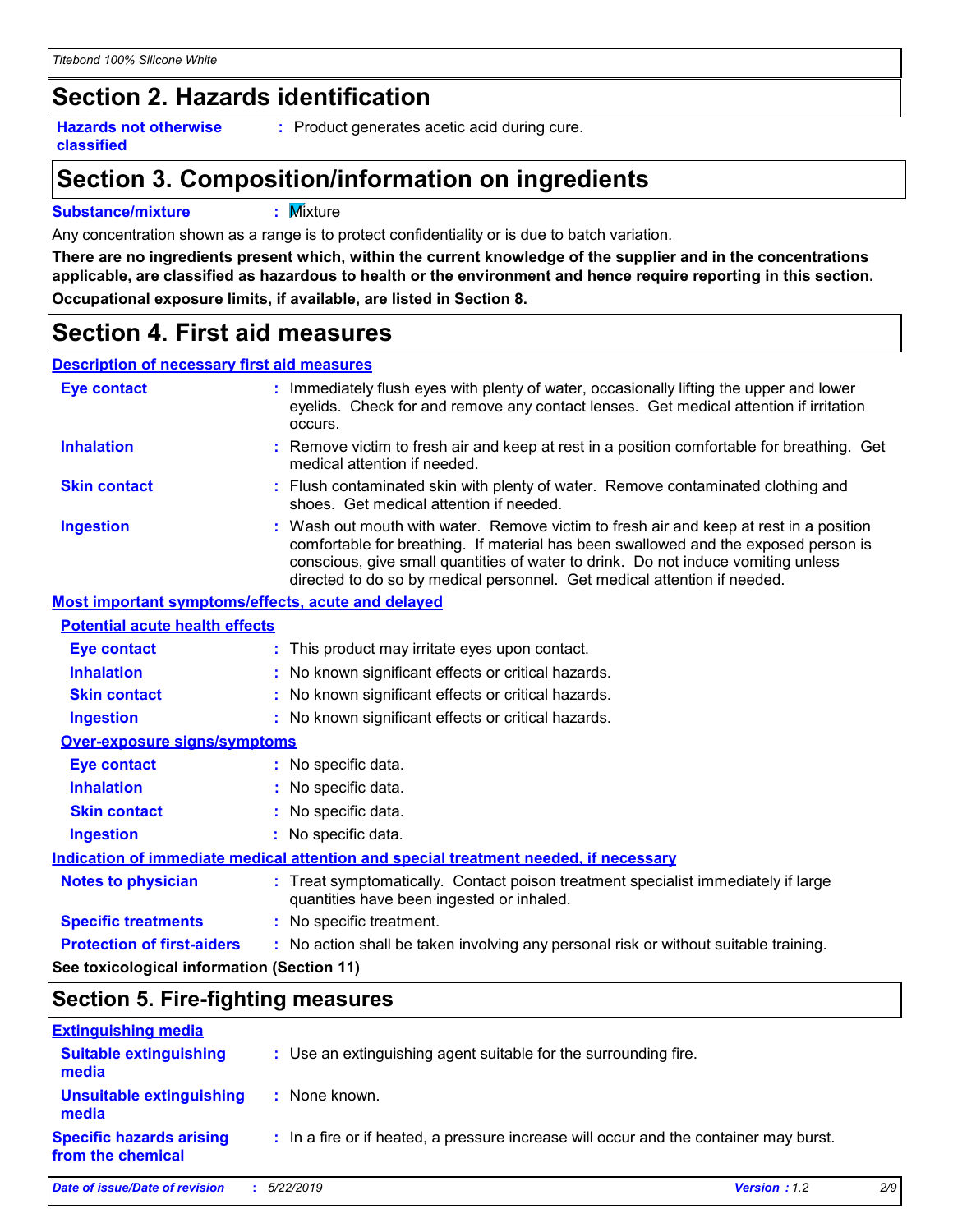### **Section 5. Fire-fighting measures**

| <b>Hazardous thermal</b><br>decomposition products       | : No specific data.                                                                                                                                                                                 |
|----------------------------------------------------------|-----------------------------------------------------------------------------------------------------------------------------------------------------------------------------------------------------|
| <b>Special protective actions</b><br>for fire-fighters   | : Promptly isolate the scene by removing all persons from the vicinity of the incident if<br>there is a fire. No action shall be taken involving any personal risk or without suitable<br>training. |
| <b>Special protective</b><br>equipment for fire-fighters | : Fire-fighters should wear appropriate protective equipment and self-contained breathing<br>apparatus (SCBA) with a full face-piece operated in positive pressure mode.                            |

### **Section 6. Accidental release measures**

|                                                              | <b>Personal precautions, protective equipment and emergency procedures</b>                                                                                                                                                                                                                                                                                                                                                                                                                                                                                                                 |  |
|--------------------------------------------------------------|--------------------------------------------------------------------------------------------------------------------------------------------------------------------------------------------------------------------------------------------------------------------------------------------------------------------------------------------------------------------------------------------------------------------------------------------------------------------------------------------------------------------------------------------------------------------------------------------|--|
| For non-emergency<br>personnel                               | : No action shall be taken involving any personal risk or without suitable training.<br>Evacuate surrounding areas. Keep unnecessary and unprotected personnel from<br>entering. Do not touch or walk through spilled material. Put on appropriate personal<br>protective equipment.                                                                                                                                                                                                                                                                                                       |  |
|                                                              | For emergency responders : If specialized clothing is required to deal with the spillage, take note of any information in<br>Section 8 on suitable and unsuitable materials. See also the information in "For non-<br>emergency personnel".                                                                                                                                                                                                                                                                                                                                                |  |
| <b>Environmental precautions</b>                             | : Avoid dispersal of spilled material and runoff and contact with soil, waterways, drains<br>and sewers. Inform the relevant authorities if the product has caused environmental<br>pollution (sewers, waterways, soil or air).                                                                                                                                                                                                                                                                                                                                                            |  |
| <b>Methods and materials for containment and cleaning up</b> |                                                                                                                                                                                                                                                                                                                                                                                                                                                                                                                                                                                            |  |
| <b>Small spill</b>                                           | : Stop leak if without risk. Move containers from spill area. Dilute with water and mop up<br>if water-soluble. Alternatively, or if water-insoluble, absorb with an inert dry material and<br>place in an appropriate waste disposal container. Dispose of via a licensed waste<br>disposal contractor.                                                                                                                                                                                                                                                                                   |  |
| <b>Large spill</b>                                           | : Stop leak if without risk. Move containers from spill area. Prevent entry into sewers,<br>water courses, basements or confined areas. Wash spillages into an effluent treatment<br>plant or proceed as follows. Contain and collect spillage with non-combustible,<br>absorbent material e.g. sand, earth, vermiculite or diatomaceous earth and place in<br>container for disposal according to local regulations (see Section 13). Dispose of via a<br>licensed waste disposal contractor. Note: see Section 1 for emergency contact<br>information and Section 13 for waste disposal. |  |

# **Section 7. Handling and storage**

### **Precautions for safe handling**

| <b>Protective measures</b><br><b>Advice on general</b><br>occupational hygiene   | : Put on appropriate personal protective equipment (see Section 8).<br>: Eating, drinking and smoking should be prohibited in areas where this material is<br>handled, stored and processed. Workers should wash hands and face before eating,<br>drinking and smoking. Remove contaminated clothing and protective equipment before<br>entering eating areas. See also Section 8 for additional information on hygiene<br>measures.                                                                                                                                                                                                                                          |
|----------------------------------------------------------------------------------|-------------------------------------------------------------------------------------------------------------------------------------------------------------------------------------------------------------------------------------------------------------------------------------------------------------------------------------------------------------------------------------------------------------------------------------------------------------------------------------------------------------------------------------------------------------------------------------------------------------------------------------------------------------------------------|
| <b>Conditions for safe storage,</b><br>including any<br><b>incompatibilities</b> | Store between the following temperatures: 50 to $90^{\circ}$ C (122 to 194 $^{\circ}$ F). Store in<br>accordance with local regulations. Store in original container protected from direct<br>sunlight in a dry, cool and well-ventilated area, away from incompatible materials (see<br>Section 10) and food and drink. Keep container tightly closed and sealed until ready for<br>use. Containers that have been opened must be carefully resealed and kept upright to<br>prevent leakage. Do not store in unlabeled containers. Use appropriate containment to<br>avoid environmental contamination. See Section 10 for incompatible materials before<br>handling or use. |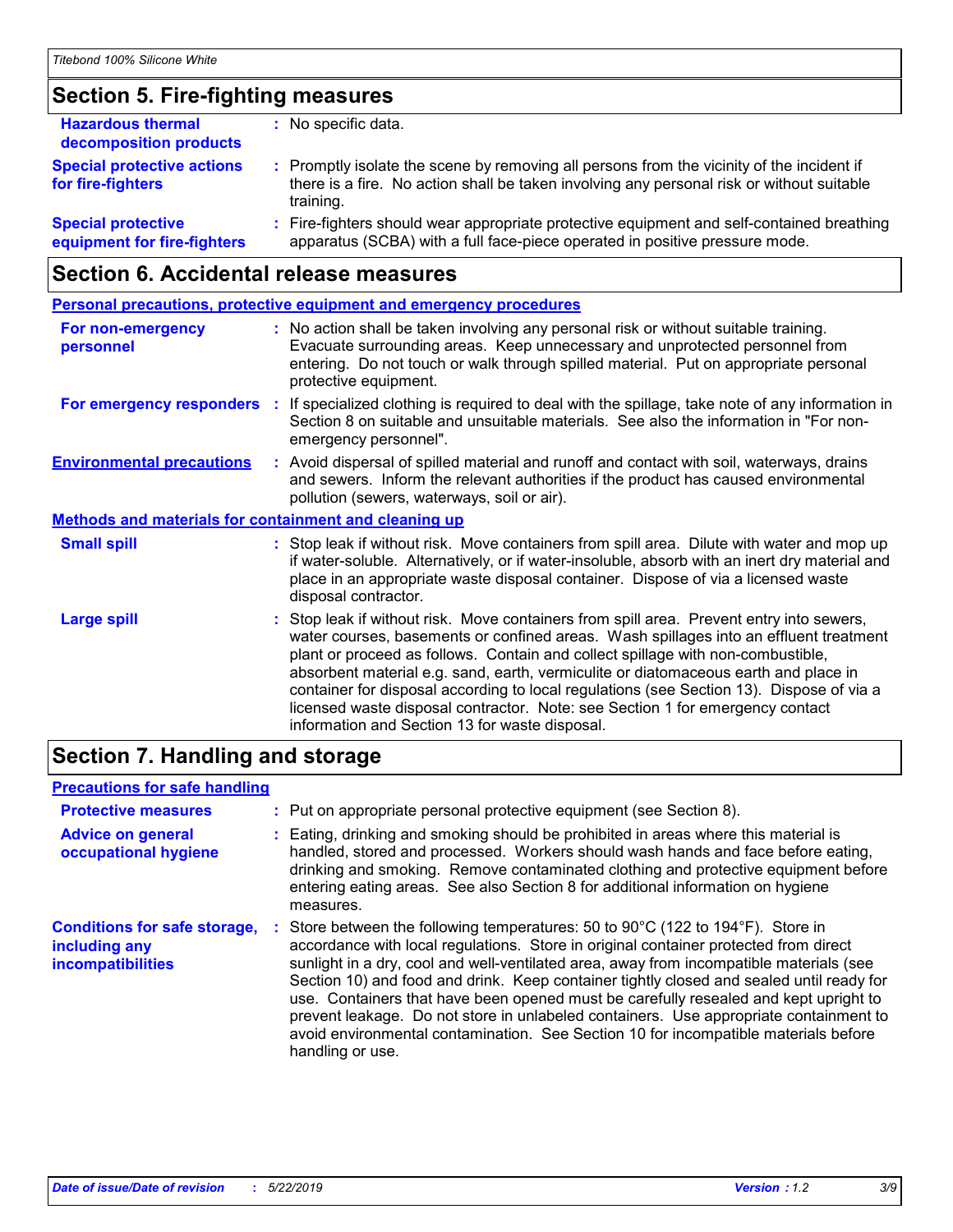# **Section 8. Exposure controls/personal protection**

#### **Control parameters**

| <b>Occupational exposure limits</b><br>None.      |                                                                                                                                                                                                                                                                                                                                                                                                   |
|---------------------------------------------------|---------------------------------------------------------------------------------------------------------------------------------------------------------------------------------------------------------------------------------------------------------------------------------------------------------------------------------------------------------------------------------------------------|
| <b>Appropriate engineering</b><br><b>controls</b> | : Good general ventilation should be sufficient to control worker exposure to airborne<br>contaminants.                                                                                                                                                                                                                                                                                           |
| <b>Environmental exposure</b><br><b>controls</b>  | : Emissions from ventilation or work process equipment should be checked to ensure<br>they comply with the requirements of environmental protection legislation. In some<br>cases, fume scrubbers, filters or engineering modifications to the process equipment<br>will be necessary to reduce emissions to acceptable levels.                                                                   |
| <b>Individual protection measures</b>             |                                                                                                                                                                                                                                                                                                                                                                                                   |
| <b>Hygiene measures</b>                           | : Wash hands, forearms and face thoroughly after handling chemical products, before<br>eating, smoking and using the lavatory and at the end of the working period.<br>Appropriate techniques should be used to remove potentially contaminated clothing.<br>Wash contaminated clothing before reusing. Ensure that eyewash stations and safety<br>showers are close to the workstation location. |
| <b>Eye/face protection</b>                        | : Safety eyewear complying with an approved standard should be used when a risk<br>assessment indicates this is necessary to avoid exposure to liquid splashes, mists,<br>gases or dusts. If contact is possible, the following protection should be worn, unless<br>the assessment indicates a higher degree of protection: safety glasses with side-<br>shields.                                |
| <b>Skin protection</b>                            |                                                                                                                                                                                                                                                                                                                                                                                                   |
| <b>Hand protection</b>                            | : Chemical-resistant, impervious gloves complying with an approved standard should be<br>worn at all times when handling chemical products if a risk assessment indicates this is<br>necessary.                                                                                                                                                                                                   |
| <b>Body protection</b>                            | : Personal protective equipment for the body should be selected based on the task being<br>performed and the risks involved and should be approved by a specialist before<br>handling this product.                                                                                                                                                                                               |
| <b>Other skin protection</b>                      | : Appropriate footwear and any additional skin protection measures should be selected<br>based on the task being performed and the risks involved and should be approved by a<br>specialist before handling this product.                                                                                                                                                                         |
| <b>Respiratory protection</b>                     | : Based on the hazard and potential for exposure, select a respirator that meets the<br>appropriate standard or certification. Respirators must be used according to a<br>respiratory protection program to ensure proper fitting, training, and other important<br>aspects of use.                                                                                                               |

# **Section 9. Physical and chemical properties**

| <b>Appearance</b>                               |                                                       |
|-------------------------------------------------|-------------------------------------------------------|
| <b>Physical state</b>                           | : Liquid. [Paste.]                                    |
| <b>Color</b>                                    | : White.                                              |
| Odor                                            | : Acetic acid. [Strong]                               |
| <b>Odor threshold</b>                           | : Not available.                                      |
| рH                                              | $:$ Not available.                                    |
| <b>Melting point</b>                            | : Not available.                                      |
| <b>Boiling point</b>                            | : Not available.                                      |
| <b>Flash point</b>                              | : Closed cup: $>93.333^{\circ}$ C ( $>200^{\circ}$ F) |
| <b>Evaporation rate</b>                         | : Not available.                                      |
| <b>Flammability (solid, gas)</b>                | : Not available.                                      |
| Lower and upper explosive<br>(flammable) limits | : Not available.                                      |
|                                                 | Not available.                                        |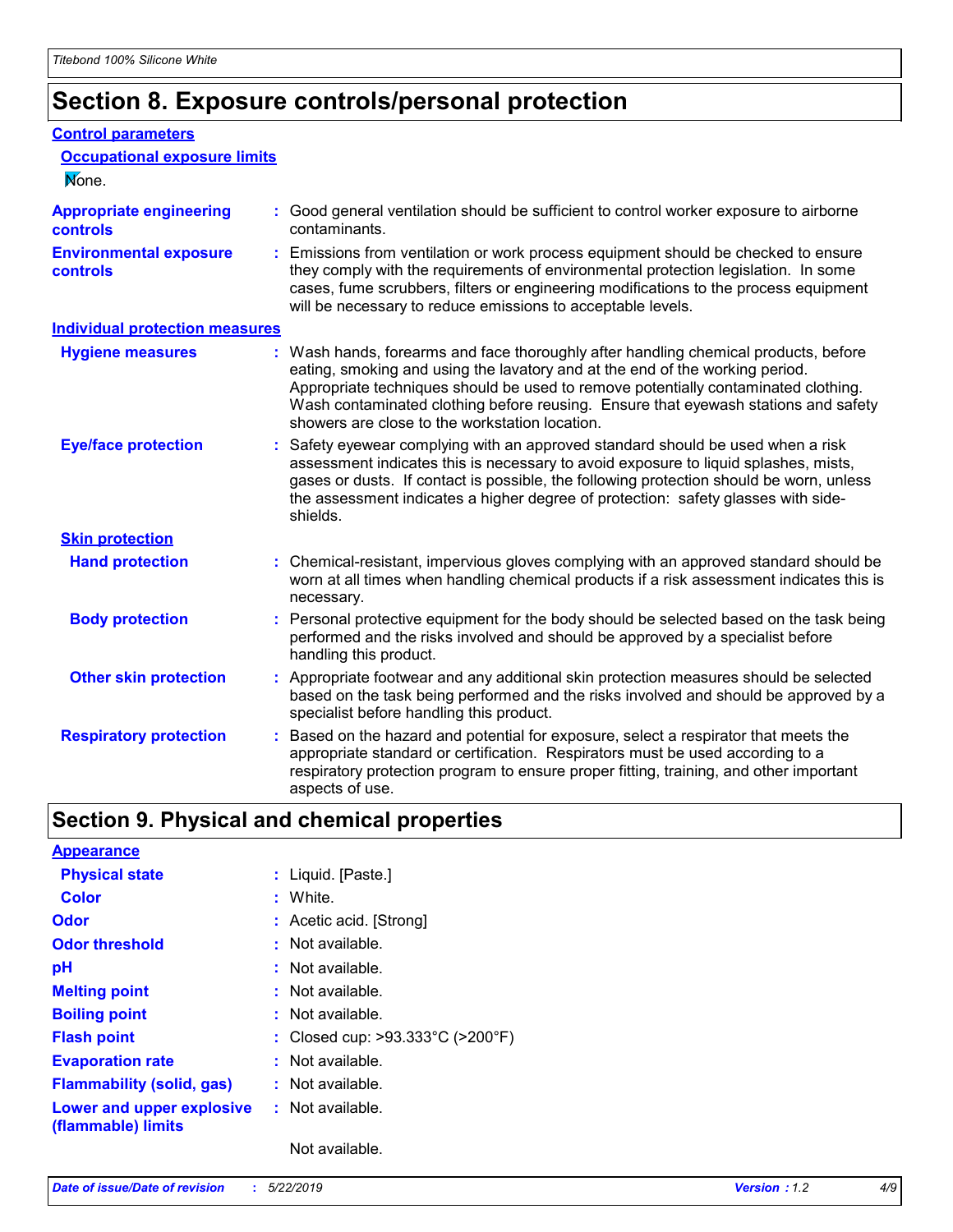### **Section 9. Physical and chemical properties**

| Not available.                                                    |
|-------------------------------------------------------------------|
| : Not available.                                                  |
| $:$ Not available.                                                |
| : Not available.                                                  |
| : Not available.                                                  |
| : Insoluble in the following materials: cold water and hot water. |
| : 1.007                                                           |
| Not available.                                                    |
| <b>Decomposition temperature</b>                                  |

### **Section 10. Stability and reactivity**

| <b>Reactivity</b>                                   | : No specific test data related to reactivity available for this product or its ingredients.                                                                                            |
|-----------------------------------------------------|-----------------------------------------------------------------------------------------------------------------------------------------------------------------------------------------|
| <b>Chemical stability</b>                           | : The product is stable.                                                                                                                                                                |
| <b>Possibility of hazardous</b><br><b>reactions</b> | : Under normal conditions of storage and use, hazardous reactions will not occur.                                                                                                       |
| <b>Conditions to avoid</b>                          | : No specific data.                                                                                                                                                                     |
| <b>Incompatible materials</b>                       | : No specific data.                                                                                                                                                                     |
| <b>Hazardous decomposition</b><br>products          | : When exposed to high temperatures, may produce hazardous decomposition products,<br>such as carbon monoxide and dioxide, smoke, oxides of nitrogen etc. Acetic acid.<br>Formaldehyde. |

# **Section 11. Toxicological information**

#### **Information on toxicological effects**

#### **Acute toxicity**

Not available.

### **Irritation/Corrosion**

**Not available.** 

#### **Conclusion/Summary**

- **Skin :** Prolonged or repeated contact can defat the skin and lead to irritation, cracking and/or dermatitis.
- **Eyes :** This product may irritate eyes upon contact.

**Respiratory :** Irritating to respiratory system.

### **Sensitization**

Not available.

#### **Mutagenicity**

Not available.

#### **Carcinogenicity**

Not available.

### **Reproductive toxicity** Not available.

**Teratogenicity**

Not available.

### **Specific target organ toxicity (single exposure)**

Not available.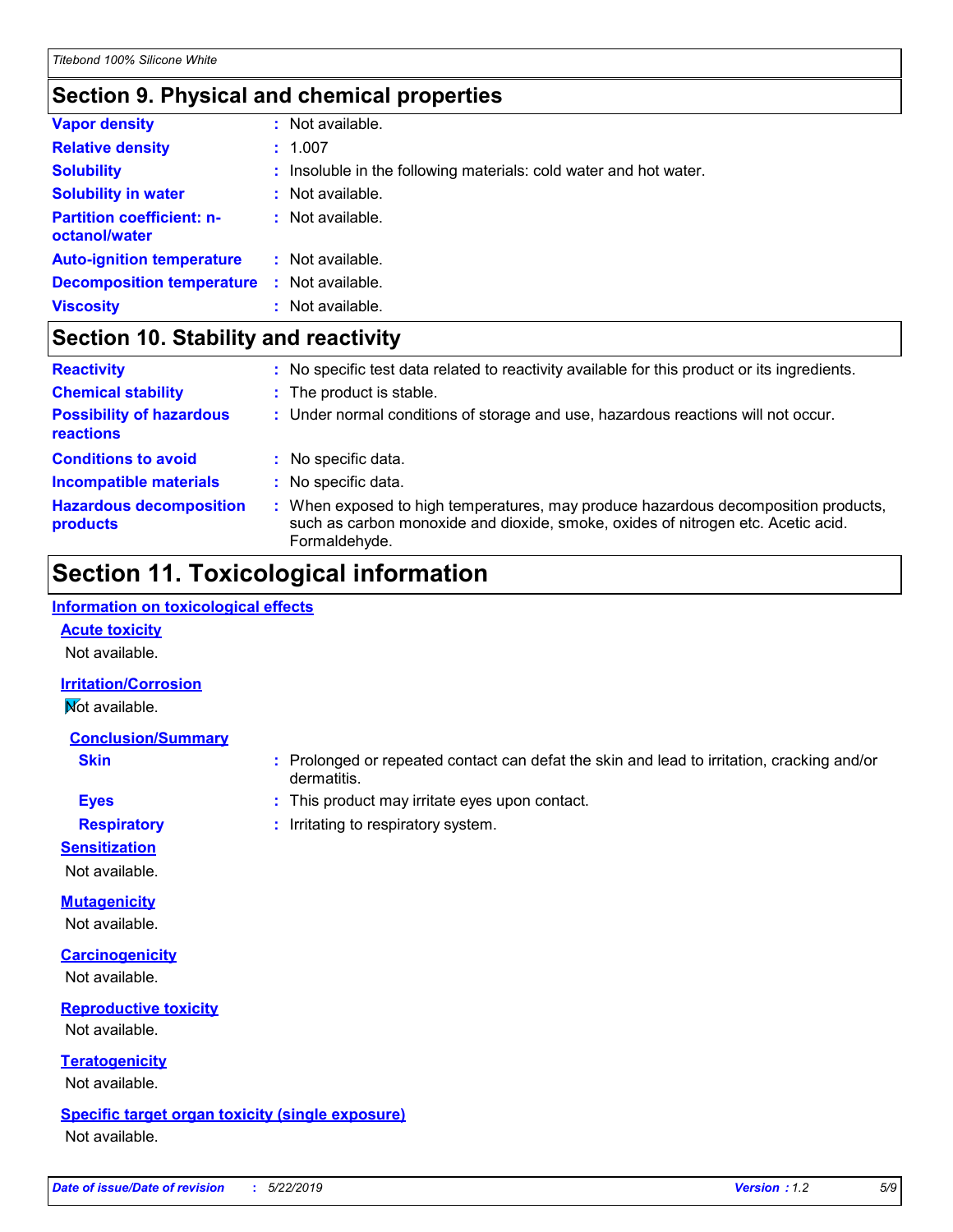# **Section 11. Toxicological information**

### **Specific target organ toxicity (repeated exposure)**

Not available.

### **Aspiration hazard**

Not available.

| <b>Information on the likely</b><br>routes of exposure                       | : Routes of entry anticipated: Oral, Inhalation.<br>Routes of entry not anticipated: Dermal. |  |  |  |
|------------------------------------------------------------------------------|----------------------------------------------------------------------------------------------|--|--|--|
| <b>Potential acute health effects</b>                                        |                                                                                              |  |  |  |
| <b>Eye contact</b>                                                           | : This product may irritate eyes upon contact.                                               |  |  |  |
| <b>Inhalation</b>                                                            | No known significant effects or critical hazards.                                            |  |  |  |
| <b>Skin contact</b>                                                          | No known significant effects or critical hazards.                                            |  |  |  |
| <b>Ingestion</b>                                                             | No known significant effects or critical hazards.                                            |  |  |  |
| Symptoms related to the physical, chemical and toxicological characteristics |                                                                                              |  |  |  |
| <b>Eye contact</b>                                                           | No specific data.                                                                            |  |  |  |
| <b>Inhalation</b>                                                            | No specific data.                                                                            |  |  |  |
| <b>Skin contact</b>                                                          | No specific data.                                                                            |  |  |  |
| <b>Ingestion</b>                                                             | : No specific data.                                                                          |  |  |  |
|                                                                              | Delayed and immediate effects and also chronic effects from short and long term exposure     |  |  |  |
| <b>Short term exposure</b>                                                   |                                                                                              |  |  |  |
| <b>Potential immediate</b><br>effects                                        | : Not available.                                                                             |  |  |  |
| <b>Potential delayed effects</b>                                             | : Not available.                                                                             |  |  |  |
| <b>Long term exposure</b>                                                    |                                                                                              |  |  |  |
| <b>Potential immediate</b><br>effects                                        | : Not available.                                                                             |  |  |  |
| <b>Potential delayed effects</b>                                             | : Not available.                                                                             |  |  |  |
| <b>Potential chronic health effects</b>                                      |                                                                                              |  |  |  |
| Not available.                                                               |                                                                                              |  |  |  |
| <b>General</b>                                                               | No known significant effects or critical hazards.                                            |  |  |  |
| <b>Carcinogenicity</b>                                                       | No known significant effects or critical hazards.                                            |  |  |  |
| <b>Mutagenicity</b>                                                          | No known significant effects or critical hazards.                                            |  |  |  |
| <b>Teratogenicity</b>                                                        | No known significant effects or critical hazards.                                            |  |  |  |
| <b>Developmental effects</b>                                                 | No known significant effects or critical hazards.                                            |  |  |  |
| <b>Fertility effects</b>                                                     | No known significant effects or critical hazards.                                            |  |  |  |
| <b>Numerical measures of toxicity</b>                                        |                                                                                              |  |  |  |

**Acute toxicity estimates**

Not available.

# **Section 12. Ecological information**

### **Toxicity**

Not available.

**Persistence and degradability** Not available.

**Bioaccumulative potential**

**Not available.**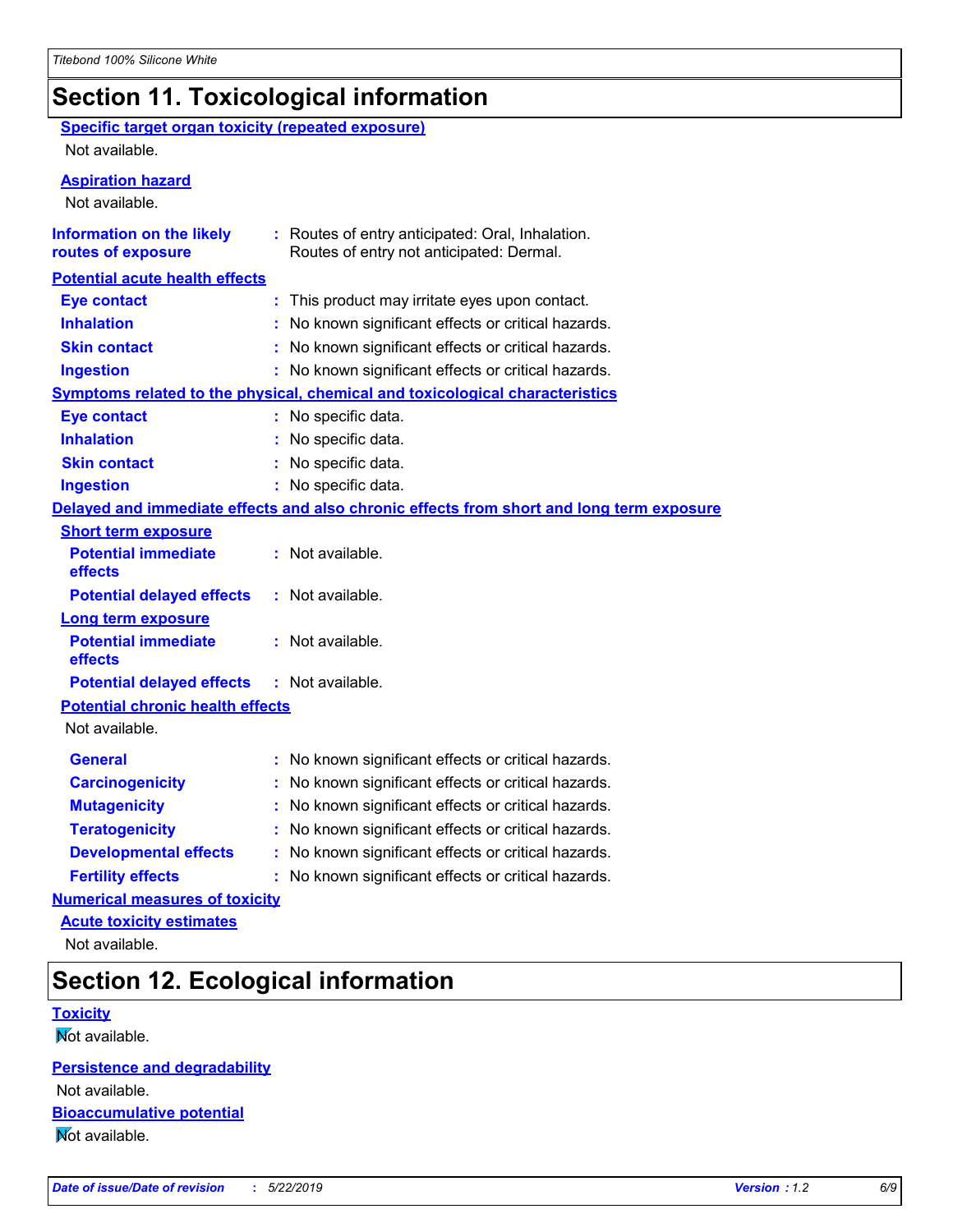# **Section 12. Ecological information**

#### **Mobility in soil**

| <b>Soil/water partition</b> | Not available. |
|-----------------------------|----------------|
|-----------------------------|----------------|

**coefficient (KOC)**

**Other adverse effects** : No known significant effects or critical hazards.

### **Section 13. Disposal considerations**

The generation of waste should be avoided or minimized wherever possible. Disposal of this product, solutions and any by-products should at all times comply with the requirements of environmental protection and waste disposal legislation and any regional local authority requirements. Dispose of surplus and non-recyclable products via a licensed waste disposal contractor. Waste should not be disposed of untreated to the sewer unless fully compliant with the requirements of all authorities with jurisdiction. Waste packaging should be recycled. Incineration or landfill should only be considered when recycling is not feasible. This material and its container must be disposed of in a safe way. Empty containers or liners may retain some product residues. Avoid dispersal of spilled material and runoff and contact with soil, waterways, drains and sewers. **Disposal methods :**

### **Section 14. Transport information**

|                                        | <b>DOT</b><br><b>Classification</b> | <b>TDG</b><br><b>Classification</b> | <b>Mexico</b><br><b>Classification</b> | <b>ADR/RID</b>           | <b>IMDG</b>              | <b>IATA</b>              |
|----------------------------------------|-------------------------------------|-------------------------------------|----------------------------------------|--------------------------|--------------------------|--------------------------|
| <b>UN number</b>                       | Not regulated.                      | Not regulated.                      | Not regulated.                         | Not regulated.           | Not regulated.           | Not regulated.           |
| <b>UN proper</b><br>shipping name      |                                     |                                     |                                        |                          |                          |                          |
| <b>Transport</b><br>hazard class(es)   |                                     | $\overline{\phantom{0}}$            | $\overline{\phantom{a}}$               | $\overline{\phantom{a}}$ | $\overline{\phantom{a}}$ | $\overline{\phantom{0}}$ |
| <b>Packing group</b>                   |                                     |                                     |                                        |                          |                          | $\overline{\phantom{0}}$ |
| <b>Environmental</b><br><b>hazards</b> | No.                                 | No.                                 | No.                                    | No.                      | No.                      | No.                      |

# **Section 15. Regulatory information**

### **U.S. Federal regulations SARA 302/304 SARA 304 RQ :** Not applicable. No products were found. **Composition/information on ingredients SARA 311/312 Classification :** Not applicable. **Composition/information on ingredients**

No products were found.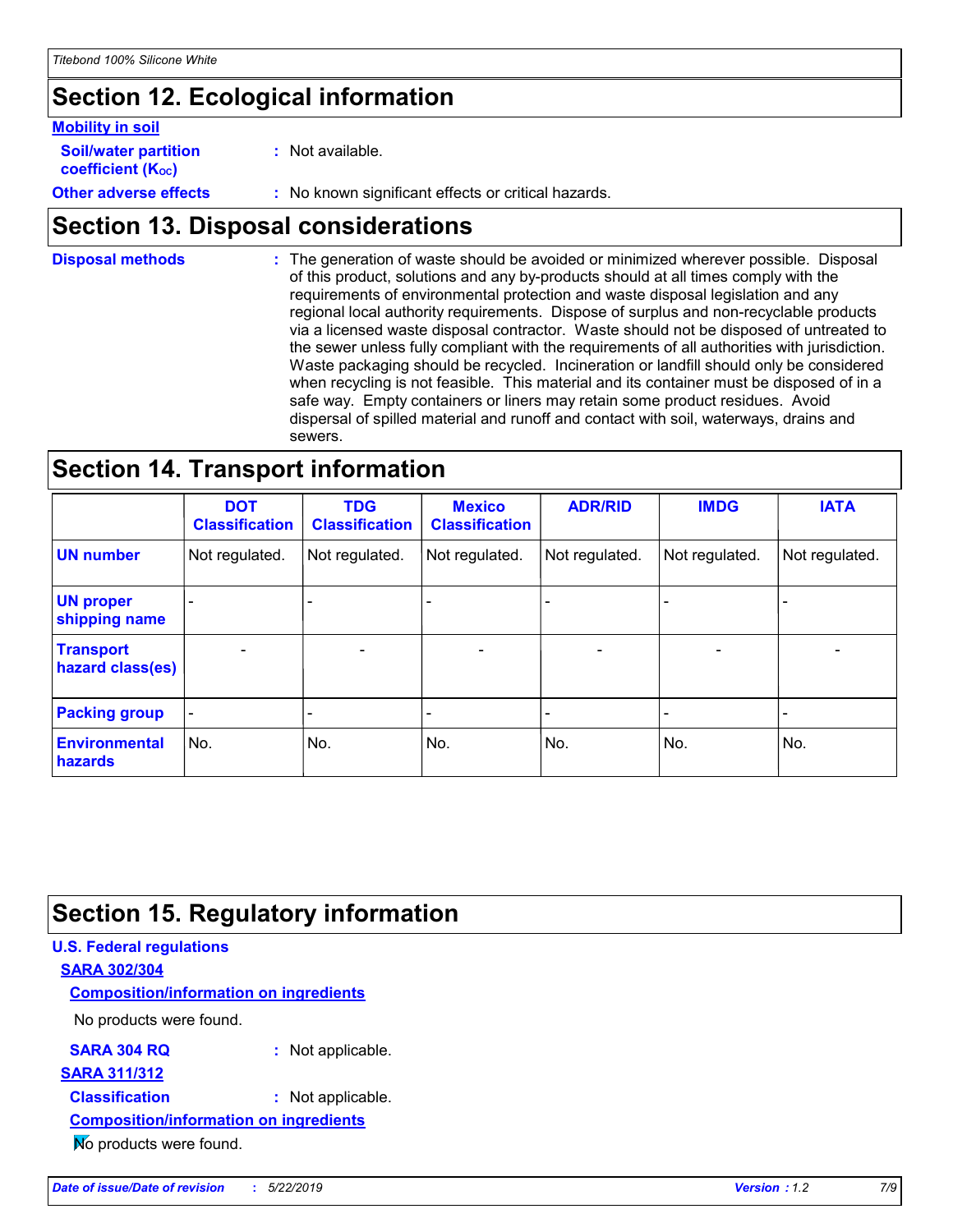# **Section 15. Regulatory information**

#### **State regulations**

- **Massachusetts :**
- : Mone of the components are listed.
- 
- **New York :** None of the components are listed.
- **New Jersey 19th Components are listed. None of the components are listed.**
- **Pennsylvania :** None of the components are listed.

### **California Prop. 65**

This product does not require a Safe Harbor warning under California Prop. 65.

#### **International regulations**

**Chemical Weapon Convention List Schedules I, II & III Chemicals** Not listed.

### **Montreal Protocol**

Not listed.

# **Stockholm Convention on Persistent Organic Pollutants**

Not listed.

### **UNECE Aarhus Protocol on POPs and Heavy Metals**

Not listed.

### **Inventory list**

**China :** Not determined.

**United States TSCA 8(b)**

**:** All components are listed or exempted.

**inventory**

# **Section 16. Other information**

### **Hazardous Material Information System (U.S.A.)**



**Caution: HMIS® ratings are based on a 0-4 rating scale, with 0 representing minimal hazards or risks, and 4 representing significant hazards or risks. Although HMIS® ratings and the associated label are not required on SDSs or products leaving a facility under 29 CFR 1910.1200, the preparer may choose to provide them. HMIS® ratings are to be used with a fully implemented HMIS® program. HMIS® is a registered trademark and service mark of the American Coatings Association, Inc.**

**The customer is responsible for determining the PPE code for this material. For more information on HMIS® Personal Protective Equipment (PPE) codes, consult the HMIS® Implementation Manual.**

**National Fire Protection Association (U.S.A.)**

0 0 **Instability/Reactivity** 1 **Flammability Health Special**

**Reprinted with permission from NFPA 704-2001, Identification of the Hazards of Materials for Emergency Response Copyright ©1997, National Fire Protection Association, Quincy, MA 02269. This reprinted material is not the complete and official position of the National Fire Protection Association, on the referenced subject which is represented only by the standard in its entirety.**